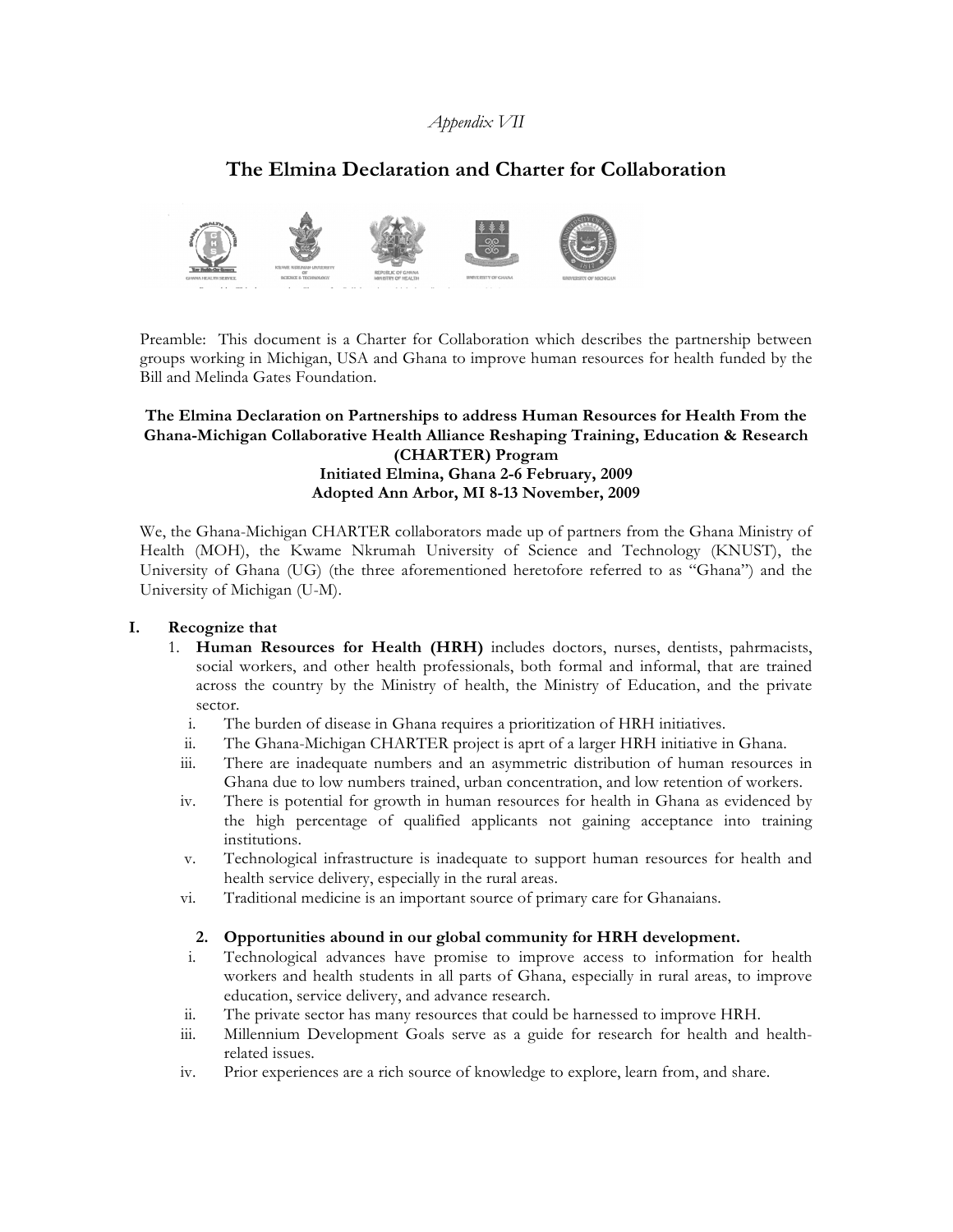- v. Out partnerships are dynamic and may change over time; gaining knowledge and moving frontiers.
- vi. We have an active commitment on the part of all partners to work together.
- 3. **Partnership and Collaboration are crucial** for the Universities' and Ministry's shared mission and common interest in improving health outcomes.
	- i. The improvement of HRH requires "a new partnership" which calls for continuous planning, participation, assessment, and improvement.
	- ii. Previous partnerships between Ghana and the University of Michigan have been successful, have led to other partnerships, and will continue to have impact at the community level.
	- iii. Universities and the MOH have strategic plans that need to be considered, respected, and promoted.
	- iv. The MOH has made a conscious effort with development partners to reduce verticalization. The project represents one of many development partnerships, and Ghana will work with their partners in a coordinated manner to optimize development and health.
	- v. Health teams include other allied health and health related professionals.

### **4. Barriers exist in the development of partnerships to improve HRH**

- i. Past partnerships have too often not been fair, balanced, equitable, or sustainable and have led to power imbalances between the Southern institutions and those in the North
- ii. Barriers to growth of human resources exist, including: training opportunities, availability of housing, local teachers, infrastructure, other social structures
- iii. The resources for electronic communication are not equal among all partners
- iv. There are infrastructure barriers: faculty promotion, communication, reporting systems, organizational structures, and managerial systems. Competition and financial structures, including compensation and release time, impact how work is accomplished. Structures of coordination are lacking in many partners
- v. Individuals and institutions have histories and culture that bind them together buy may keep them from breaking free to new ideas
- vi. Cultural heterogeneity exists between partners, and when there are failures, it can sometimes be attributed to these differences not being taken into account.
- vii. The historical, social, and political context informs how service delivery and research are conducted
- viii. Research data are limited and exchange of information between academia and the MOH is inconsistent
- ix. There is potential for conflict between and within partners
- x. Although we share a common language, operational definitions differ. Our common language creates the illusion of communication while misunderstandings still occur
- xi. Leadership structures can be challenging

## **II. Conscious of the need to**

- 1. Share experiences in medical education, research, innovative technology, and leadership among all partners
- 2. Develop and share technological and other education resources efficiently and effectively
- 3. Develop resources to optimize and fully utilize education, training, and deployment of HRH
- 4. Improve the infrastructure for electronic communication, skills training, and clinical care
- 5. Expand the scope of research and translate research results into policy and educational initiatives
- 6. Recognize, identify, and involve appropriate HRH workers in the process